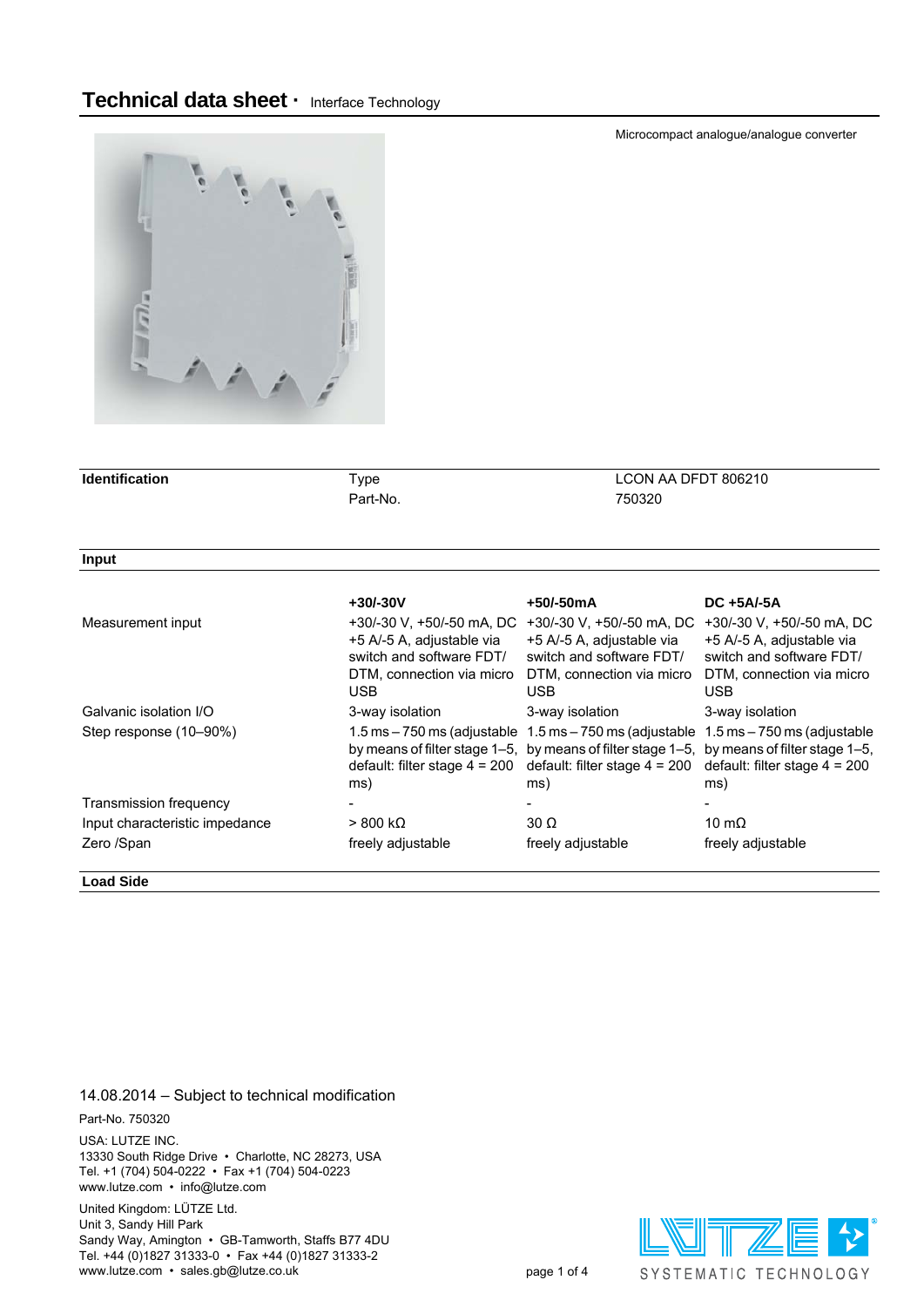# **Technical data sheet ·** Interface Technology

| Output signal                                 | $0 - 10 V$<br>adjustable via switch<br>and software FDT/<br>USB service cable | $-10 - +10$ V<br>adjustable via switch<br>and software FDT/<br>DTM, connection via DTM, connection via DTM, connection via<br>USB service cable | $0 - 20$ mA<br>adjustable via switch<br>and software FDT/<br>USB service cable | $4 - 20 \text{ mA}$<br>adjustable via switch<br>and software FDT/<br>DTM, connection via<br>USB service cable |
|-----------------------------------------------|-------------------------------------------------------------------------------|-------------------------------------------------------------------------------------------------------------------------------------------------|--------------------------------------------------------------------------------|---------------------------------------------------------------------------------------------------------------|
| Max. load impedance at I-output               | ۰                                                                             |                                                                                                                                                 | $700 \Omega$                                                                   | $700 \Omega$                                                                                                  |
| Min. load impedance at U-output               | $>2$ kΩ                                                                       | $>2$ kQ                                                                                                                                         |                                                                                |                                                                                                               |
| Load deviation                                | ۰                                                                             |                                                                                                                                                 |                                                                                | ٠                                                                                                             |
| Limitation for exceeding measurement<br>range | 10.25V                                                                        | 10.25V                                                                                                                                          | $20.5 \text{ mA}$                                                              | $20.5 \text{ mA}$                                                                                             |
| max. Output signal                            | 10.5V                                                                         | 10.5 V                                                                                                                                          | 21 mA                                                                          | 21 mA                                                                                                         |

**General**

|                                      | +30/-30V                                                | +50/-50mA                                               | $+5A/-5A$                                               |  |  |  |
|--------------------------------------|---------------------------------------------------------|---------------------------------------------------------|---------------------------------------------------------|--|--|--|
| Nominal voltage                      | <b>DC 24 V</b>                                          | DC 24 V                                                 | <b>DC 24 V</b>                                          |  |  |  |
| Operation voltage range              | 16.8-30 V                                               | 16.8-30 V                                               | 16.8-30 V                                               |  |  |  |
| Rated current                        | approx. 18 mA                                           | approx. 18 mA                                           | approx. 18 mA                                           |  |  |  |
| Status Indication                    | LED green, red (error)                                  | LED green, red (error)                                  | LED green, red (error)                                  |  |  |  |
| Input/output protection              | Overvoltage DC 30 V, Out-<br>put short circuit-proof    | Overvoltage DC 30 V, Out-<br>put short circuit-proof    | Overvoltage DC 30 V, Out-<br>put short circuit-proof    |  |  |  |
| Accuracy                             | 0.1 % FSR                                               | 0.1 % FSR                                               | 0.5 % FSR                                               |  |  |  |
| Linearity error                      | ± 0.05 % FSR                                            | ± 0.05 % FSR                                            | ± 0.1 % FSR                                             |  |  |  |
| Termination                          | Screw-/spring terminal:<br>$0.14 - 1.5$ mm <sup>2</sup> | Screw-/spring terminal:<br>$0.14 - 1.5$ mm <sup>2</sup> | Screw-/spring terminal:<br>$0.14 - 1.5$ mm <sup>2</sup> |  |  |  |
| Resolution                           | 16-bit                                                  |                                                         |                                                         |  |  |  |
| Configuration                        | Switch and software: FDT / DTM                          |                                                         |                                                         |  |  |  |
| Temperature error                    | $<$ 100 ppm FSR                                         |                                                         |                                                         |  |  |  |
| Data storage                         | Flash                                                   |                                                         |                                                         |  |  |  |
| Insulation voltage input/output      | 2.5 $kV_{\text{eff}}$                                   |                                                         |                                                         |  |  |  |
| Housing material                     | PA 6.6 (UL 94 V-0)                                      |                                                         |                                                         |  |  |  |
| <b>Field installation</b>            | rail TS 35 (EN 60715)                                   |                                                         |                                                         |  |  |  |
| Protection class                     | <b>IP 20</b>                                            |                                                         |                                                         |  |  |  |
| Installation postition               | Optional                                                |                                                         |                                                         |  |  |  |
| Termination                          | screw terminal: $0.14-1.5$ mm <sup>2</sup>              |                                                         |                                                         |  |  |  |
| Operation temperature range          | $-40 °C - 70 °C$                                        |                                                         |                                                         |  |  |  |
| Storage temperature range            | $-40 °C - 85 °C$                                        |                                                         |                                                         |  |  |  |
| Dimensions (w $\times$ h $\times$ d) | $6.2 \times 90.0 \times 115.5$ mm                       |                                                         |                                                         |  |  |  |
| Weight (kg/piece)                    | 0.050 kg/piece                                          |                                                         |                                                         |  |  |  |
| Approvals                            | cULus, Class I, Div. 2, Groups A, B, C, D T4            |                                                         |                                                         |  |  |  |

### 14.08.2014 – Subject to technical modification

Part-No. 750320

USA: LUTZE INC.

13330 South Ridge Drive • Charlotte, NC 28273, USA Tel. +1 (704) 504-0222 • Fax +1 (704) 504-0223 www.lutze.com • info@lutze.com

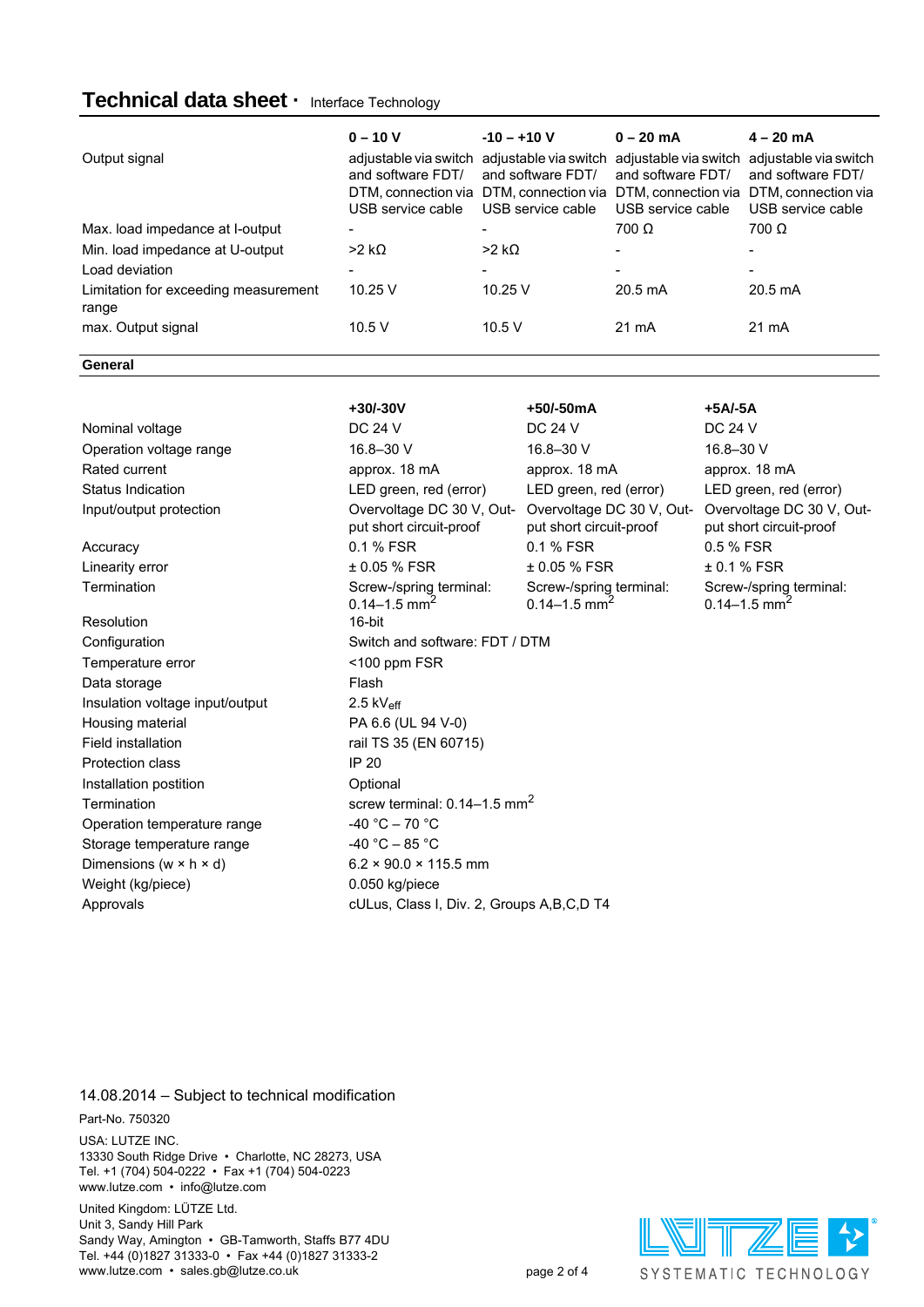# **Technical data sheet ·** Interface Technology





#### **PIN assignment**

**Dimensions**

## 14.08.2014 – Subject to technical modification

Part-No. 750320

USA: LUTZE INC. 13330 South Ridge Drive • Charlotte, NC 28273, USA Tel. +1 (704) 504-0222 • Fax +1 (704) 504-0223 www.lutze.com • info@lutze.com